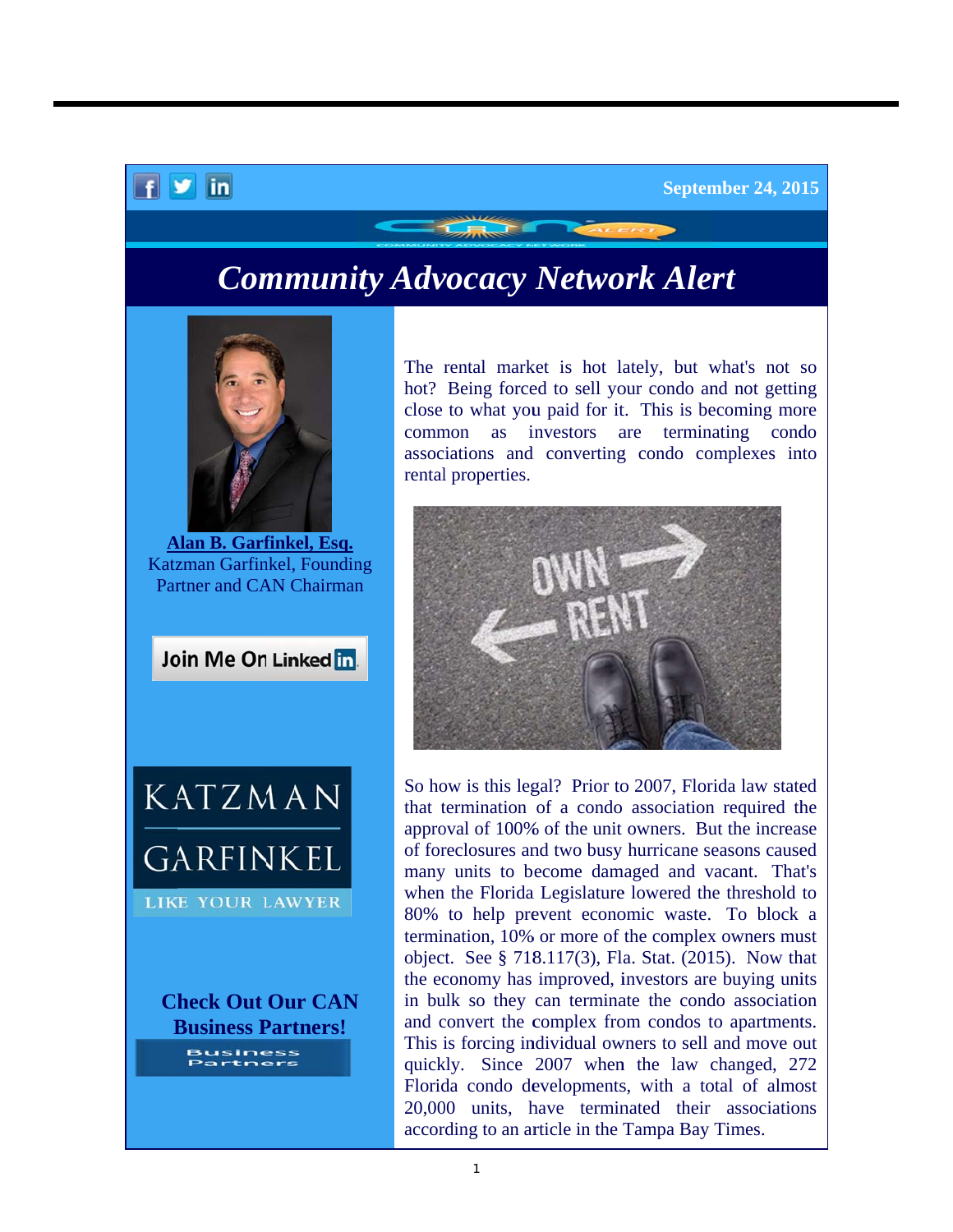

Use the "Forward email" link on the left-hand side below, to safely share this CAN Alert with all your friends and neighbors!

When the law was originally signed by Gov. Rick Scott, it was envisioned that all owners who bought from the original developer would be compensated for the full purchase price if the complex turned to a rental. But shortly before it was voted on, the law was changed to provide compensation only for owners with homestead exemptions. This means that condos used as second homes or rentals were excluded from  $for$ the purchase heing compensated full price. According to the new law, except in very limited circumstances, the owner is only entitled to receive the current fair market value for their unit. And if the owner bought the unit at the height of the market, the current value is often much less than the purchase price. This is essentially the functional equivalent of eminent domain - when a government entity compels the sale of private property at a fair market value for **purposes**  $\sigma$ economic development. Except in this case, it's developers and not the government doing the taking.

This is exactly what happened to one Tampa Bay couple. They purchased their condo for \$254,900 in 2006 but are now only getting \$127,000 for their rental property. This is \$70,000 less than what it would take for them to pay off their mortgage. As expected, this is creating a tremendous economic hardship for this couple, who is now a family of four. Experts say this is not what the government originally intended when they passed this law. Some Florida representatives filed bills that would require owners to be compensated for 110% of the purchase price or the fair market value, whichever is greater.

Until the law changes, what can you do as a homeowner? Reach out to your government representatives letting them know your concerns. Talk to other homeowners in your community about how to block a conversion if you suspect this may happen in your community. Call us at CAN if this is happening to you. If you have any questions or concerns, we at CAN, are always here to help. Contact us anytime. Yours in Community,

Alan Garfinkel, Esq. Katzman Garfinkel, Founding Partner Community Advocacy Network (CAN), Chairman